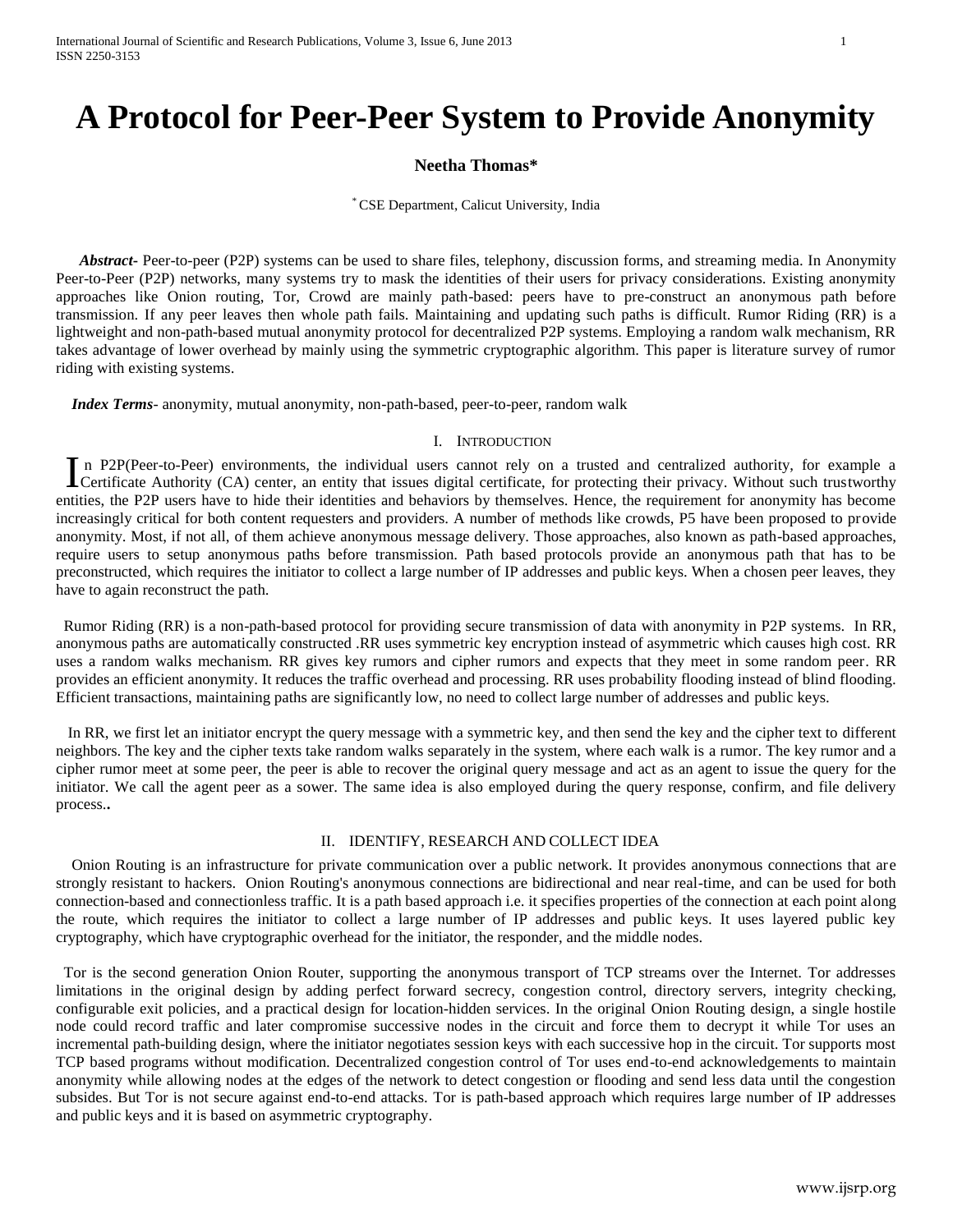International Journal of Scientific and Research Publications, Volume 3, Issue 6, June 2013 2 ISSN 2250-3153

 Gnutella builds, at the application level, a virtual network with its own routing mechanisms. The topologies of this virtual network and the routing mechanisms used have a significant influence on application properties such as performance, reliability and scalability.

 To know the effectiveness of random walks for construction of unstructured peer-to-peer (P2P) networks we have identified two cases where the use of random walks for searching achieves better results than flooding: a) when the overlay topology is clustered, and b) when a client re-issues the same query while its horizon does not change much Stochastic processes indicating that samples taken from consecutive steps of a random walk can achieve statistical properties similar to independent sampling. In this power of sampling can be shown by using random walks in peer to peer to systems. Sampling is a process used in stastical analysis in which predetermined number of observations will be taken from a larger population.

 In crowds, web servers are unable to know the orginator of the request from member who is forwarding the reauest on behalf of the another. Crowds makes no effort to defend against denial-of-attacks by rogue crowd members. Crowds have no responder anonymity by default. Symmetric decryption at every hop provides weaker anonymity. Pathing must be persistent for duration of file transfer. Lack of source-routing provides weaker anonymity.

 Peer-To-Peer networks, such as Napster and Gnutella have become essential media for information dissemination and sharing over the Internet. The popularity of peer-to-peer multimedia file sharing applications such as Gnutella and Napster has created a flurry of recent research activity into peer-to-peer architectures. Napster and Gnutella facilitate the location and exchange of files among a large group of independent users connected through the Internet. In Napster and Gnutella files are stored on the computers of the individual peers, and exchanged through a direct connection between the downloading and uploading peers, over an HTTP-style protocol. All peers in this system are symmetric: they all have the ability to function both as a client and a server. In Napster and Gnutella there is a significant amount of heterogeneity in both Gnutella and Napster; bandwidth, latency, availability, and the degree of sharing vary between three and five orders of magnitude across the peers in the system. This implies that any similar peer-to-peer system must be very careful about delegating responsibilities across peers. Second, peers tend to deliberately misreport information if there is an incentive to do so.

 The use of peer-to-peer (P2P) applications is growing dramatically, particularly for sharing large video/audio files and software. In this paper, we analyze P2P traffic by measuring flow level information collected at multiple border routers across a large ISP network, and report our investigation of three popular P2P systems—Fast Track, Gnutella, and Direct-Connect. We characterize the P2P traffic observed at a single ISP and its impact on the underlying network. We observe much skewed distribution in the traffic across the network at different levels of spatial aggregation (IP, prefix, AS). All three P2P systems exhibit significant dynamics at short time scale and particularly at the IP address level.

 P5 (Peer-to-Peer Personal Privacy Protocol) is a protocol for anonymous communication over the Internet.P5 allows secure anonymous connections between a hierarchy of progressively smaller broadcast groups, and allows individual users to trade off anonymity for communication efficiency. P5 is designed to be implemented over the current Internet protocols, and does not require any special infrastructure support. A novel feature of P5 is that it allows individual participants to trade-off degree of anonymity for communication efficiency, and hence can be used to scalable implement large anonymous groups. Only one sender-receiver pair may simultaneously communicate in this system. P5 is based upon public-key cryptography.

 There are several protocols to achieve mutual communication anonymity between an information requester and a provider in a P2P information-sharing environment, such that neither the requester nor the provider can identify each other, and no other peers can identify the two communicating parties with certainty. First, utilizing trusted third parties and aiming at both reliability and low-cost, there are group of mutual anonymity protocols.

 Peer-to-peer and other decentralized, distributed systems are known to be particularly vulnerable to sybil attacks. In a sybil attack, a malicious user obtains multiple fake identities and pretends to be multiple, distinct nodes in the system. Sybil Guard is a protocol for limiting the corruptive influences of sybil attacks. Malicious users can create many identities but few trust relationships. Sybil Guard exploits this property to bound the number of identities a malicious user can create.

 There have been a number of protocols proposed for anonymous network communication. We prove that when a particular initiator continues communication with a particular responder across path reformations, existing protocols are subject to the attack. The results show that fully connected DC-Net is the most resilient to these attacks, but it suffers from scalability issues that keep anonymity group sizes small. We also show through simulation that the underlying topography of the DC-Net has affects the resilience of the protocol: as the number of neighbors a node has increases both the communications overhead and the strength of the protocol increase.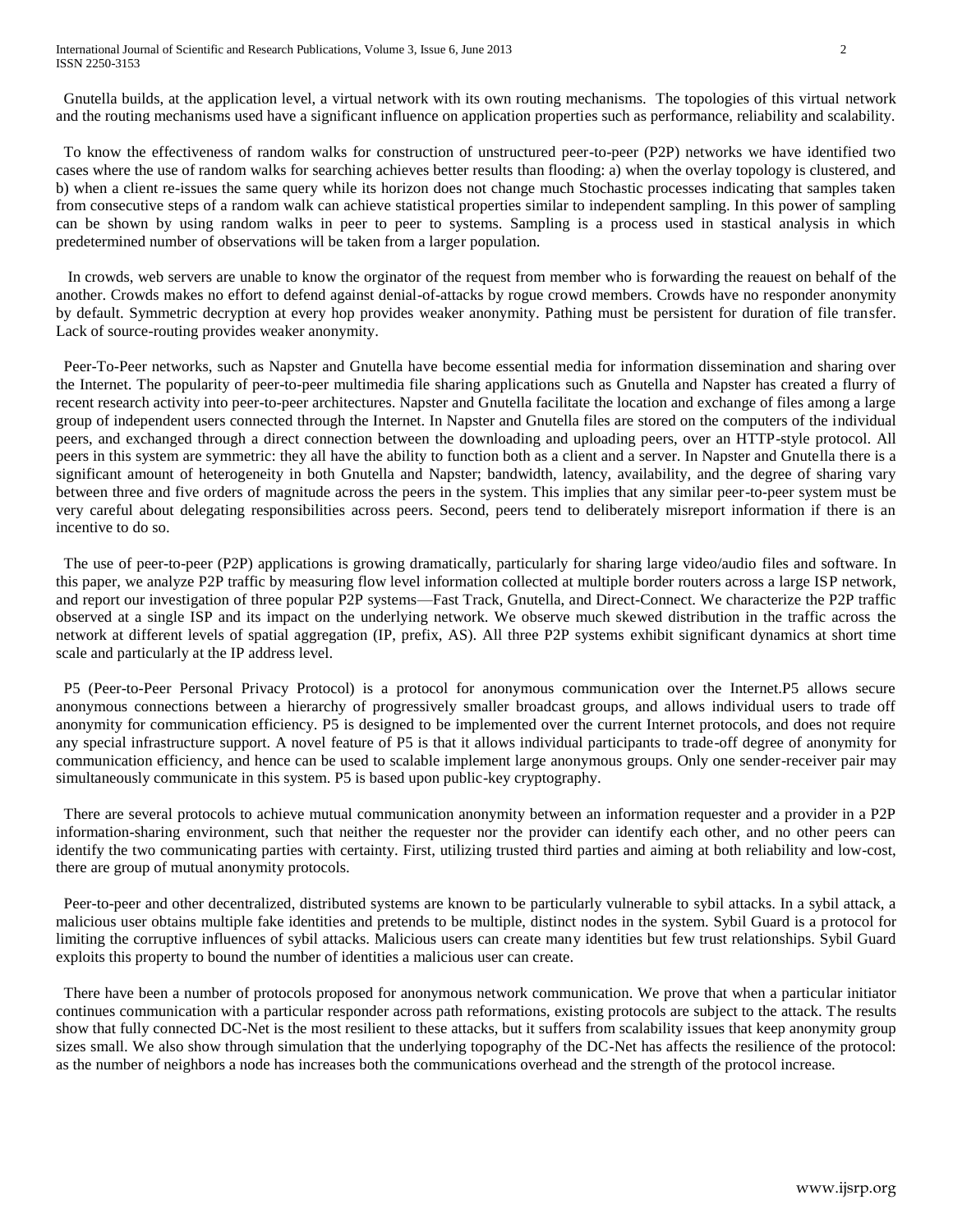We have done the literature survey of rumor riding with other existing systems. Most of the existing system like Tor, Onion Routing is path-based in which the path must be pre-constructed which requires the initiator to collect a large number of IP addresses and public keys. And when a chosen peer leaves whole path fails. Such a failure is difficult to known by user. In the existing system the initiator have to perform asymmetric key based cryptographic encryptions. Rumor riding is a non-path-based anonymous protocol. In RR anonymous path are automatically constructed In RR, an initiator encrypt the query message with a symmetric key, and then send the key and the cipher text to different neighbors. The key and the cipher texts take random walks separately in the system, where each walk is called a rumor. Once a key rumor and a cipher rumor meet at some peer, the peer is able to recover the original query message and act as an agent to issue the query for the initiator. The agent peer is known as sower . The similar idea is also employed during the query response, query confirm, and file delivery processes. RR employs a symmetric cryptographic algorithm to achieve anonymity, which significantly reduces the cryptographic overhead for the initiator, the responder, and the middle nodes. The initiating peers have no requirement on extra information for constructing paths, the risk of information leakage, caused by links that are used for peers to request the IP addresses of anonymous proxies, is eliminated. The comparison table is given below.

| <b>Rumor Riding</b>  | Non-path based | It<br>symmetric<br>uses         | Low costs        | traffic<br>Low   |
|----------------------|----------------|---------------------------------|------------------|------------------|
|                      |                | cryptographic method            |                  | overhead         |
|                      |                |                                 |                  | compared<br>to   |
|                      |                |                                 |                  | existing systems |
| <b>Onion Routing</b> | Path based     | It<br>asymmetric<br>uses        | High costs       | High<br>traffic  |
|                      |                | cryptographic method            |                  | overhead         |
|                      |                |                                 |                  |                  |
| Tor                  | Path based     | <b>It</b><br>asymmetric<br>uses | High costs       | High<br>traffic  |
|                      |                | cryptographic method            |                  | overhead         |
|                      |                |                                 |                  |                  |
| Crowds               | Path based     | It<br>asymmetric<br>uses        | Lower than Onion | High traffic     |
|                      |                | cryptographic method            | routing          | overhead         |
| P <sub>5</sub>       | Path based     | It<br>asymmetric<br>uses        | High cost        | High traffic     |
|                      |                | cryptographic method            |                  | overhead         |
|                      |                |                                 |                  |                  |
| Sybil Guard          | Path based     | It<br>symmetric<br>uses         |                  | High traffic     |
|                      |                | cryptographic method            |                  | overhead         |
|                      |                |                                 |                  |                  |

Table1. Comparison Table

| <b>Rumor Riding</b>  | <b>Efficient</b> transaction | No risk of information |    |             | High degree of anonymity |
|----------------------|------------------------------|------------------------|----|-------------|--------------------------|
|                      |                              | leakage                |    |             |                          |
| <b>Onion Routing</b> | Delay transaction            | <b>Risk</b>            | of | information | Low degree of anonymity  |
|                      |                              | leakage                |    |             |                          |
| Tor                  | Delay transaction            | Risk                   | of | information | Low degree of anonymity  |
|                      |                              | leakage                |    |             |                          |
| Crowds               | Delay transaction            | <b>Risk</b>            | of | information | Low degree of anonymity  |
|                      |                              |                        |    |             |                          |